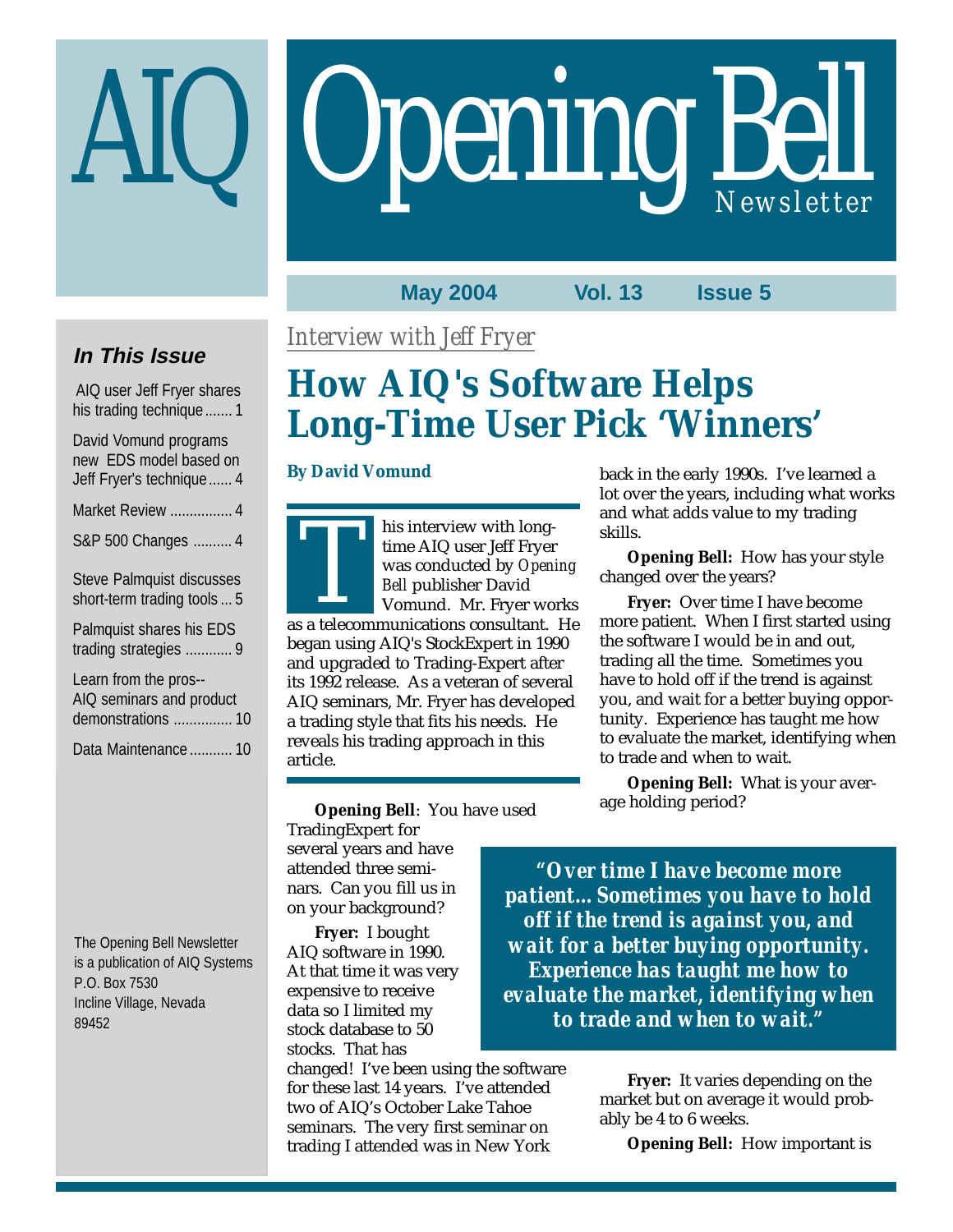#### AIQ Opening Bell May 2004

market timing in your trading style?

of the trend because — as the old **Fryer:** It is somewhat important. It is critical to trade in the direction adage goes — "the trend is your friend." You need to actively pursue good stocks as a trend develops. I do check market timing with AIQ TradingExpert. Specifically, I look at the percentage of stocks giving both confirmed and unconfirmed AIQ timing signals, an item which is found on the Market Log report. This tells me whether the market is overbought or oversold on a shortterm basis.

When the market is oversold (i.e., at least 90% of stocks have unconfirmed buy signals), then I want to be in a position to make purchases fairly quickly into the next rising trend. It is important to act fast because you never know if it will be a short-term trend or an intermediate-term trend. I start buying once the market goes up. Ideally there is a high percentage of stocks with confirmed AIQ buy signals (as indicated by the WAL score on the Market Log).

[*Editor's note*: For an article on the Market Log report, please see the

## **AIQ Opening Bell Newsletter**

**David Vomund, Publisher G.R. Barbor, Editor P.O. Box 7530 Incline Village, NV 89452**

AIQ Opening Bell does not intend to make trading recommendations, nor do we publish, keep or claim any track records. It is designed as a serious tool to aid investors in their trading decisions through the use of AIQ software and an increased familiarity with technical indicators and trading strategies. AIQ reserves the right to use or edit submissions.

While the information in this newsletter is believed to be reliable, accuracy cannot be guaranteed. Past performance does not guarantee future results.

**© 1992-2004, AIQ Systems**



Figure 1. Daily chart of Ultralife Batteries. Stock was bought in early January when price rose above its 50-day mov. avg. on heavy volume.

#### August 2003 *Opening Bell.*]

**Opening Bell:** Can you describe your stock selection technique?

**Fryer:** Once I'm in a position to do some buying, I look for stocks that have built a base over four to eight weeks and are near their 50 day moving averages. My purchase point is when a stock pops above the 50-day moving average, maybe by 5% to 7%.

I use two of AIQ's reports, the Moving Average Crossover report and the Moving Average Status report, for a list of candidates. I also use the Volume Spike report because there should be above average volume the day of the pop. Looking at the charts, it is best if On Balance Volume and Money Flow spike higher at the same time. If On Balance Volume spikes up but Money Flow moves lower then it means the stock closed in the lower end of its range. I won't buy into those conditions.

For other possible candidates, I examine AIQ's Relative Strength report, the Accumulation Distribu-

tion report, and the Weighted Action List.

I run all of these reports on a list that is mostly comprised of the *Investor's Business Daily* 100 stocks, published every Monday.

Although this list is 100 stocks, I may have 125 to 150 stocks in my own list because often a stock is dropped from the IBD list for a short while and then reappears.

Therefore, my buy list is comprised of stocks that IBD likes, that are close to their 50-day averages, and have jumped with above average volume.

[*Editor's note:* An article on how to incorporate the IBD 100 list with AIQ software can be found in the July 2003 *Opening Bell.*]

**Opening Bell:** Can you please give us some examples of what stocks on your buy list would look like?

**Fryer:** Sure, as I give the examples you'll notice they all look pretty similar. First is Ultralife Batteries (ULBI), which built a base in November and December and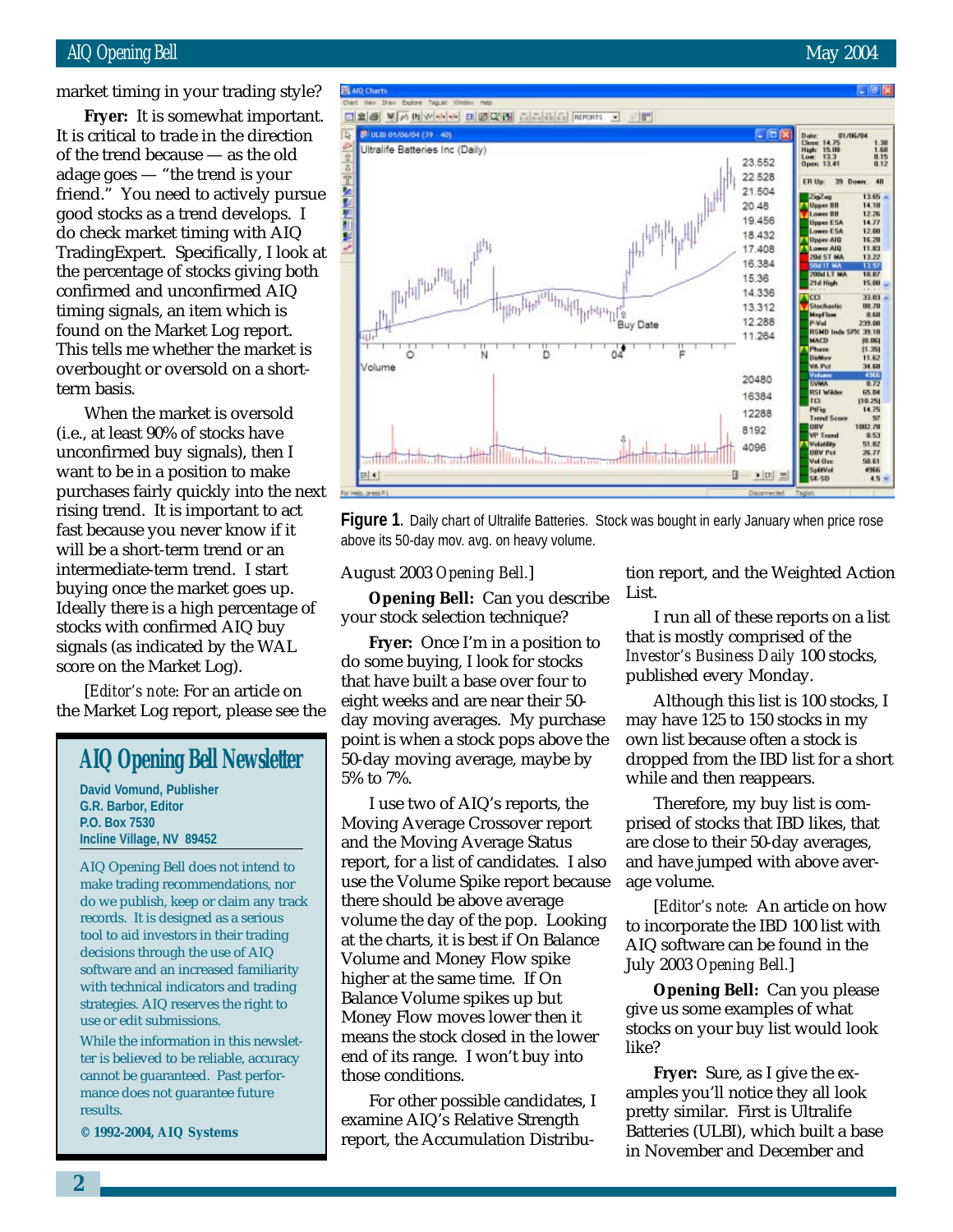#### May 2004 **AIQ** Opening Bell

was near its 50-day moving average **(Figure 1**). In early January, ULBI jumped above its 50-day moving average on heavy volume. That was the day I bought it, at about \$14.

Another example is Sierra Wireless (SWIR) in **Figure 2**. The stock built its base from October through December but that base became very tight in December. In early January SWIR jumped higher on above average volume. Its buy point came when it cleared the 50 day moving average.

Another example is Fremont General (FMT) in **Figure 3**. FMT based around its 50-day moving average from mid-January to late February. On February 25 it jumped higher with heavy volume.

Let me mention a stock that I purchased that didn't fit the pattern. DJ Orthopedics (DJO) was a bit extended above its 50-day moving average but I entered anyway. I purchased it in the morning on December 22 at about \$28, and then I drove to work. By the time I looked at it later that morning, its price was \$22 per share. What saved me was



**Figure 2.** Daily chart of Sierra Wireless. After forming tight base, the stock was bought in early January when price rose above its 50-day mov. avg. on above average volume.

my stop system.

When I buy a stock at Fidelity Investments, I place an 8% trailing stop. Fidelity will execute the order automatically when it is triggered. As the stock moves up, so does the

trailing stop. Therefore, my sell order was executed before I arrived at my office.

[*Editor's note*: you can track a portfolio of stocks in Portfolio Manager using trailing 8% stops]

**Opening Bell:** Do you ever sell before the 8% trailing stop is hit?

**Fryer:** That's a good question. Yes I have, and I've regretted it! Today, with my discipline, I let the trailing stops take me out. By placing the sell order right when the stock is purchased, following the system is easy.

**Opening Bell:** Thank you for sharing your trading technique with us.

If you have questions you can contact Jeff Fryer at:

> Jeff Fryer Fryer Wheeler Group 256 North Main Street Southington, CT 06489 1 800 575 0063 ext 300



**Figure 3.** Daily chart of Fremont General. After forming a base around its 50-day mov. avg., FMT moved sharply higher on Feb. 25 (buy date) on heavy volume.

**3**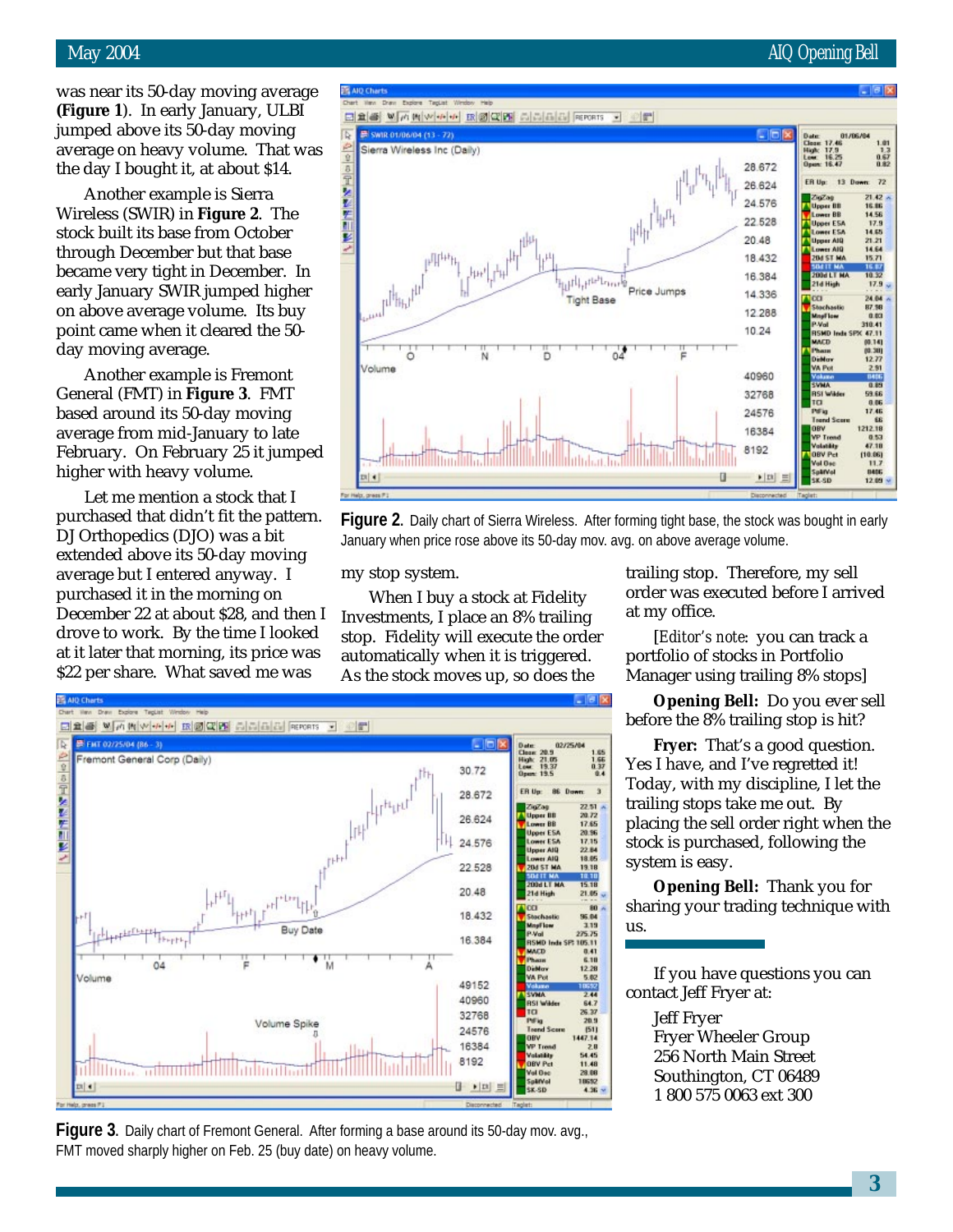## **Our New 'Jeff Fryer Model'**

March 2002 **That Fit Jeff Fryer's Trading Style Here's an EDS Model That Searches for Stocks**

ne of the benefits of TradingExpert Pro is that you can use Expert Design Studio (EDS) to create your TradingExpert Pro is<br>
that you can use<br>
Expert Design Studi<br>
(EDS) to create your<br>
own screening reports. As a challenge, we programmed a model that searches for stocks that fit Jeff Fryer's trading style. We've seen that he interprets charts and applies his own interpretation in his analysis, so this model should be used for stock ideas rather than using it as a fully mechanical model.

Here is the EDS code:

**! Bollinger Bands tighten with low volatility (basing period).**

**Bbandsqueze if Slope([Lower BB],22) > 0 and Slope([Upper BB],22) < 0.**

**!Close to its 50-day Moving Average.**

**MA is [close]>[IT MA] and [close]<([IT MA] \* 1.15).**

**!Price jumps**

**Jump if [close] > (val([close],1) \* 1.03).**

**!Money Flow increasing**

**MF if [MnyFlow] > val([MnyFlow],1).**

**! Spike if volume is 10% above the ESA of volume**

**VolumeSpike if [volume] >= [volume esa] \* 1.10.**

#### **allworks if Bbandsqueze and MA and Jump and MF and VolumeSpike.**

The most difficult area to program is the "basing period" that Mr. Fryer likes to see before the buy point. Price patterns are difficult to program. To accomplish this, we used a formula that requires the Bollinger Bands to tighten. Remember, there is little volatility when a stock bases so the Bollinger Bands, which measure volatility, narrow during basing periods. Our first rule

**By David Vomund** requires the Bollinger Bands to move closer together over a 22-day time period.

> The second rule called "MA" requires the stock's price to be within 15% of its 50-day moving average. The price must also be greater than the moving average.

The third rule titled "Jump" screens for stocks that are jumping higher. We required the stock to jump by at least 3%, a conservative value compared to the examples that Mr. Fryer supplied to us. We used a percentage amount instead of a dollar figure so that the model would apply to both low and high priced stocks.

The fourth rule called "MF" requires an increasing Money Flow indicator. Money Flow will only go up when the stock closes in the upper half of its daily range.

The fifth rule titled "VolumeSpike" looks for above average volume. Specifically, the stock's volume must be at least 10% higher than its average.

The "allworks" rule simply says that all of the above rules are true.

Expert Design Studio allows for the trailing stop strategy that Mr. Fryer uses. Using his 8% trailing stop strategy, this model tests well over the last year. EDS runs an endof-day analysis but you can get earlier execution. Users can run an intra-day update throughout the day to get trading ideas. More candidates will appear near the end of the day as each stock's volume increases.

This model can be downloaded from AIQ's web page. Go to www.aiqsystems.com and click *Educational Products* and then *Opening Bell*. The file will appear in the lower right section of the screen.

### *Market Review*

#### **Market 'Stall' Is Logical**



he S&P 500 has been in a trading range and is about unchanged this year. Why has the market advance a trading range and is<br>a bout unchanged this<br>wear. Why has the<br>market advance<br>stalled? An analysis of the S&P 500

shows this was the logical area for it to stall. Using AIQ's Fibonacci retracement chart function, one sees that the rally from the 2002 low has recovered 50% of the 2000 to 2002 bear market. 50% retracements are normal.

While the S&P 500 recovered half of its bear market losses, the Nasdaq has only recovered a quarter of its losses. Growth stock investors have a long way to go.

The market fell in the month of April. The S&P 500 lost 1.7% while the Nasdaq fell 3.7%. The worst performing sector was Precious Metals, which lost an amazing 25% of its value. Electronics also performed poorly, losing 10%.

The best performing groups were Health Care, up 5%, and Consumer Products, up 4%.

#### **S&P 500 Changes**

**Changes to the S&P 500 Index and Industry Groups:**

Affiliated Computer Services (ACS) replaces Travelers Prop. & Cas. (TAP-B). ACS is added to the Services-Data Processing (SERVICEP) group.

E\*Trade Financial (ET) replaces FleetBoston Financial (FBF). ET is added to the Financial-Diversified (FINANCID) group.

St. Paul Cos. (SPC) is now St. Paul Travelers Cos. (STA).

First Tennessee National (FTN) is now First Horizon National (FHN).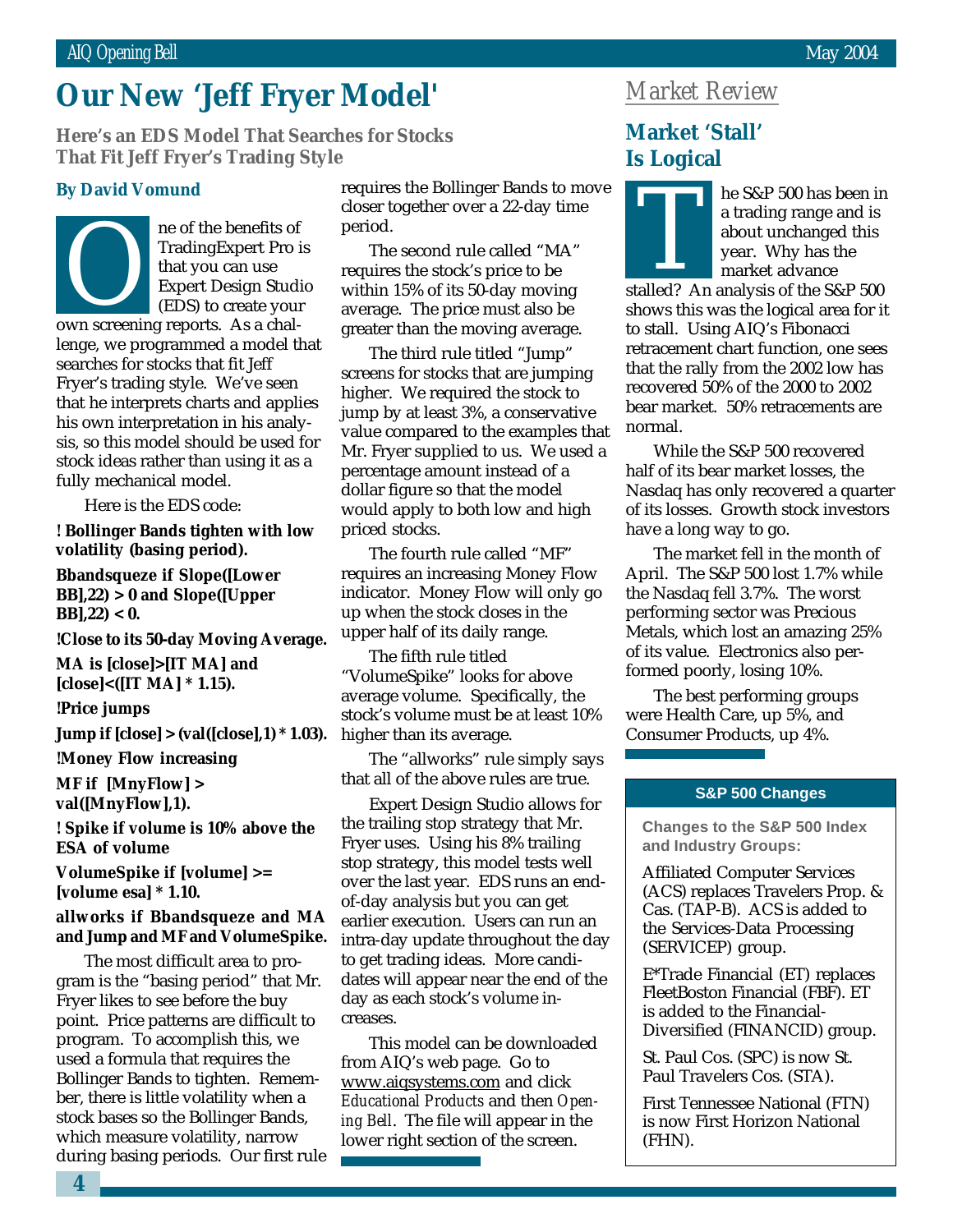## *Short-Term Trading*

## **Include Short-Term Trading Tools in Your Trader's Toolbox—Here's How to Use Them**

#### **By Steve Palmquist**

hen I meet another trader I often ask what type of trading he or she does. I usually hear something like: "I'm a Long-Term Trader" or "I'm a Swing Trader." The conversation then often turns to current market conditions and whether or not the current market is "good" for trading. If market

themselves to trading in certain market conditions. This may also be true for traders who focus exclusively on swing or intermediate-term trading techniques. Short-term trading techniques provide a way to generate profits when the market environment is not favorable to longer-term techniques.

Once the trader has a toolbox to produce set-ups for different types

Steve Palmquist is a full-time trader with nearly 20 years of experience. He is the founder of www.daisydogger.com, which provides free market analysis, trading tips, and educational material. Steve is also the publisher of the "Timely Trades Letter" available through the web site.

conditions are "bad" the trader either talks about holding off trading until conditions improve, or the importance of sticking with a system and "riding out" the drawdowns.

The well-rounded trader needs tools for trading in up markets, down markets, trending markets, and sideways markets. Successful trading requires a variety of strategies that work in different market environments and a technique for selecting the most appropriate strategy for the current market conditions, as we outlined in "Trading With The Market" in the March 2004 *Opening Bell*.

Traders with limited toolboxes may find themselves sitting on the sidelines, or worse yet experiencing drawdowns, for extended periods of time. Traders who trade only long or only short positions are limiting

of markets, the next step is to vary the trading style; longterm, swing, or shortterm based on market conditions. Intermediate or long-term trading works best when the market is in a clear trend. Swing trading works best

when the market is oscillating in a wide base or trending. Short-term

trading techniques may be used in narrow or wide bases and in trending markets. It is generally best to use the longestterm technique that the current market conditions allow.

Short-term traders typically play the initial breakout period and sell after a few days, or after a small dollar or percentage profit target. The holding period and profit targets vary depending on market conditions.

For example, in 1999 short-term traders could hold for 2-4 days or a



**STEVE PALMQUIST www.daisydogger.com**

\$5-\$7 profit. In the current market it's more like 1-2 days and \$1.00 to \$1.50. Since many breakouts will retest the breakout area, short-term traders rarely hold more than a few days. Short-term traders try to make a little money on each trade when the market is choppy or uncertain. This technique can be profitable in

*"Once the trader has a toolbox to produce set-ups for different types of markets, the next step is to vary the trading style…Short-term trading techniques may be used in narrow or wide bases and in trending markets."*

> range bound markets where there isn't enough room for swing or intermediate trades to work.

**Figure 1** shows a base breakout that was found by one of the scans in my trading toolbox. After basing during the fourth quarter, TECD broke out and moved about three points above the top of the base, retraced to retest support at the top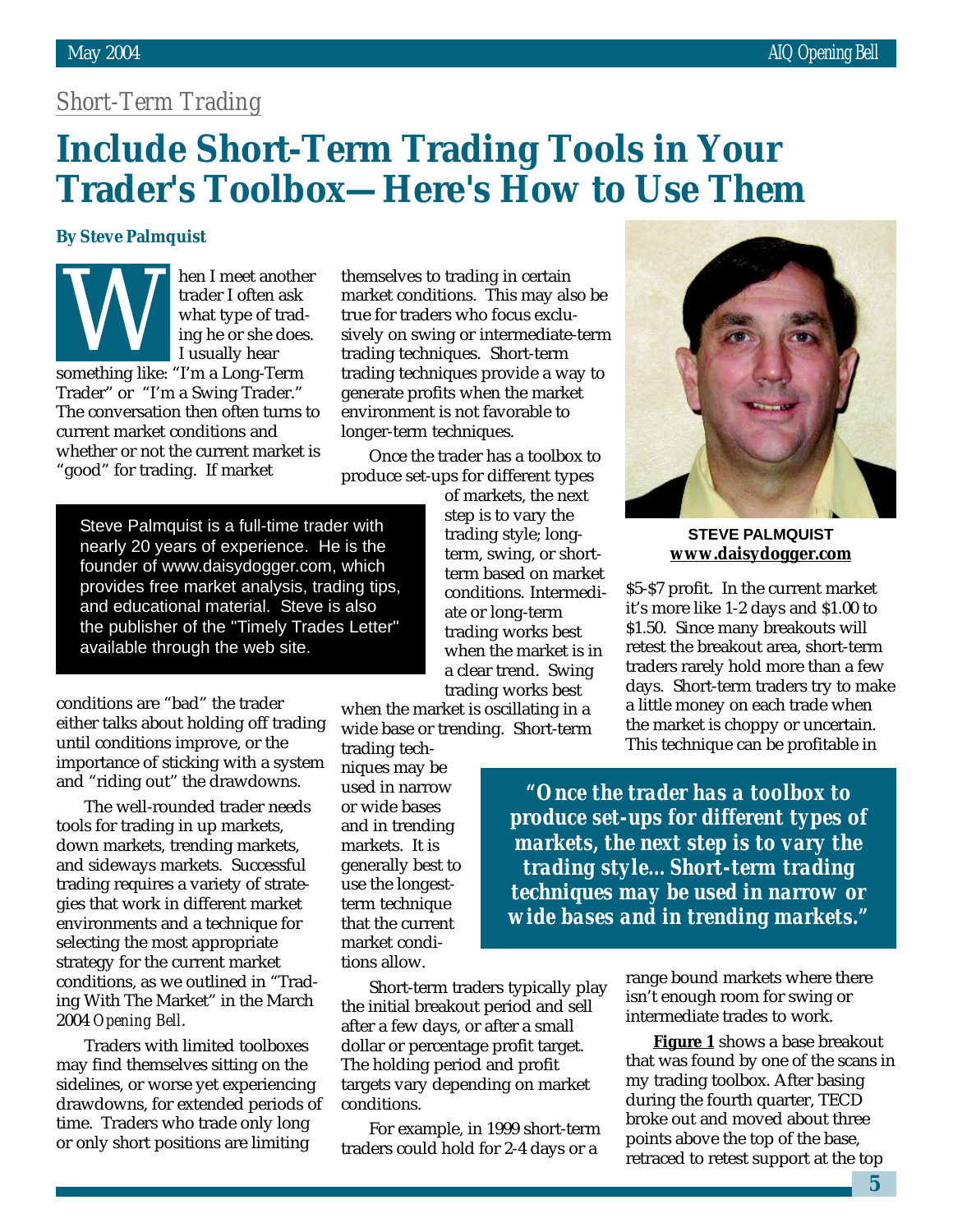#### AIQ Opening Bell May 2004

pulls back to retest the base about of the base, then moved up again. According to the *Encyclopedia of Chart Patterns*, this type of pattern 53% of the time and the average time for completing the pullback is 11 days.

There are at least two ways to trade this breakout. Short-term traders focus on capturing the initial thrust of the breakout. Swing traders place a stop just inside the base and give the pattern more time to develop. In the case of a successful retest of the breakout, swing traders usually come out ahead of short-term traders. As noted above, when market conditions are strong swing trading is generally preferred over short-term trading.

**Figure 2** shows a base breakout failure. Fidelity National Financial (FNF) broke out of a two-month base then immediately fell back into the base. In this case, swing traders were stopped out for a loss while shortterm traders had an opportunity for a quick profit. Short-term trading





can yield better results than swing trading in an environment where breakouts are likely to fail.



**Figure 2.** Daily candlestick chart of Fidelity National Financial showing failed breakout. Move in early April was short-lived as price quickly returned to previously established base.

I generally use short-term techniques when the market is trading in a narrow range, or after an extended run when the market is either overbought or oversold. Breakouts have a high failure rate during these conditions so I focus on taking quick profits after the initial moves rather than waiting to see if the breakout might be successful. Short-term trading is not day trading — it is adapting holding periods to the market environment to capture quick profits on the initial move. I don't want to let a quick profit get away in an environment where breakouts are unlikely to have sustained moves.

**Figure 3** shows the NASDAQ during Q4 of 2003 through Q1 of 2004. Short-term trading was more effective than swing or intermediate-term trading during the narrow range trading the first half of November and the first part of February. I also switched from swing trading to short-term trading in mid-January after the market had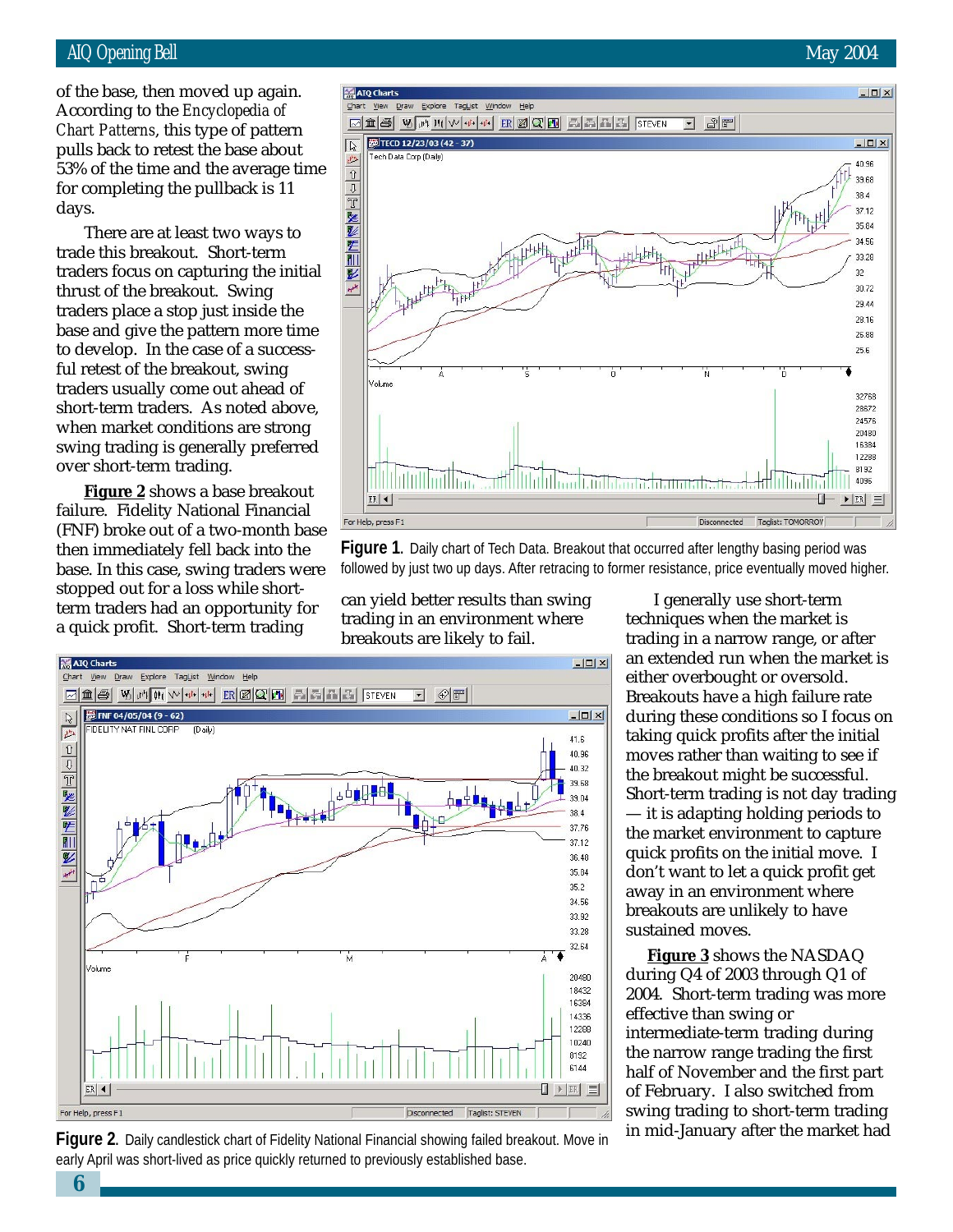a nice run and was showing signs of being overbought.

When the market is overbought (mid-January, Figure 3) swing trading becomes more risky. An overbought market can, and often does, become more overbought but the situation is usually relieved through a retracement or a basing period. Either of these moves would make swing trading difficult, so switching to short-term trading techniques lessens the risk of giving back hard won profits.

#### **Knowing when to exit**

Short-term trading requires quick, decisive action. It's generally a bad idea to wait for a stop to take you out of a position. Knowing when to exit is the hardest part of this game. I have developed several guidelines that have proven helpful in this process.

- 1. Backtesting results from most of my scans show interesting results using a fixed two-day holding period. This is consistent with what we see by looking at the charts for stocks breaking out of pullbacks, bases, or flags. Thus, when the market implies that short-term trading techniques should be used, you need a very good reason to hold more than two days. Take the quick profit — no one goes broke taking profits.
- 2. The Bollinger Bands contain the vast majority of the price action. In a strong market, stocks can and do move outside the bands or "ride them up." However, in a strong market it is preferable to use swing or intermediate-term techniques. Since short-term trading is generally done in uncertain market conditions, I take profits as a stock approaches one of the Bollinger **Bands**
- 3. Watch what happens to breakouts whether you took the trade or not. If most breakouts are working, consider swing trading. If most are failing, note the typical time and the number of points to the peak of the breakout and use this information in



**Figure 3.** Daily chart of NASDAQ for period Sept 2003 through March 2004. Run up in Jan. that resulted in overbought market caused author to switch to short-term trading style.

your exit strategy.

- 4. Since short-term trading focuses on quickly taking small profits in an uncertain market you cannot afford big losses. Exit at any sign of weakness in the stock or the market. If the trade moves against you by an amount near the expected profit, consider closing the position.
- 5. When the market is in a narrow trading range, focus on long trades when the market is bouncing off support, focus on short trades when the market is retracing from resistance. Be very careful taking trades when the market is in the middle of the range.

#### **Trading is a statistical game**

Short-term traders need a clear understanding of how the market typically behaves in different situations, and an ability to understand how the market is likely to react at key levels. No one reads the market correctly all the time, but it is possible to get good enough at it to improve the odds. Until this becomes a skill, it's a good idea to work with someone who has

experience in this area.

Trading is a statistical game and you want the odds on your side. In the 100 trading days prior to 02/10/ 04, the NASDAQ was up 54 days, roughly a coin toss. However, it was up four or more days in a row only three times. In the 100 trading days prior to  $09/10/03$ , it was up 55 times but up four or more days in a row only five times. I conducted this test back to the end of 1999 in 100-day increments and found that the probability of the NASDAQ being up four or more days in a row is 5% or less. This implies that if you are short-term trading you should have clear reasons for entering a new long position after the market has been up three days in a row.

Some traders have been taught to enter short-term trades at the end of the day when it looks like the market is going to close in the extreme top or bottom of the range because they expect follow through in the next trading session. Fortunately, AIQ has provided us

**7**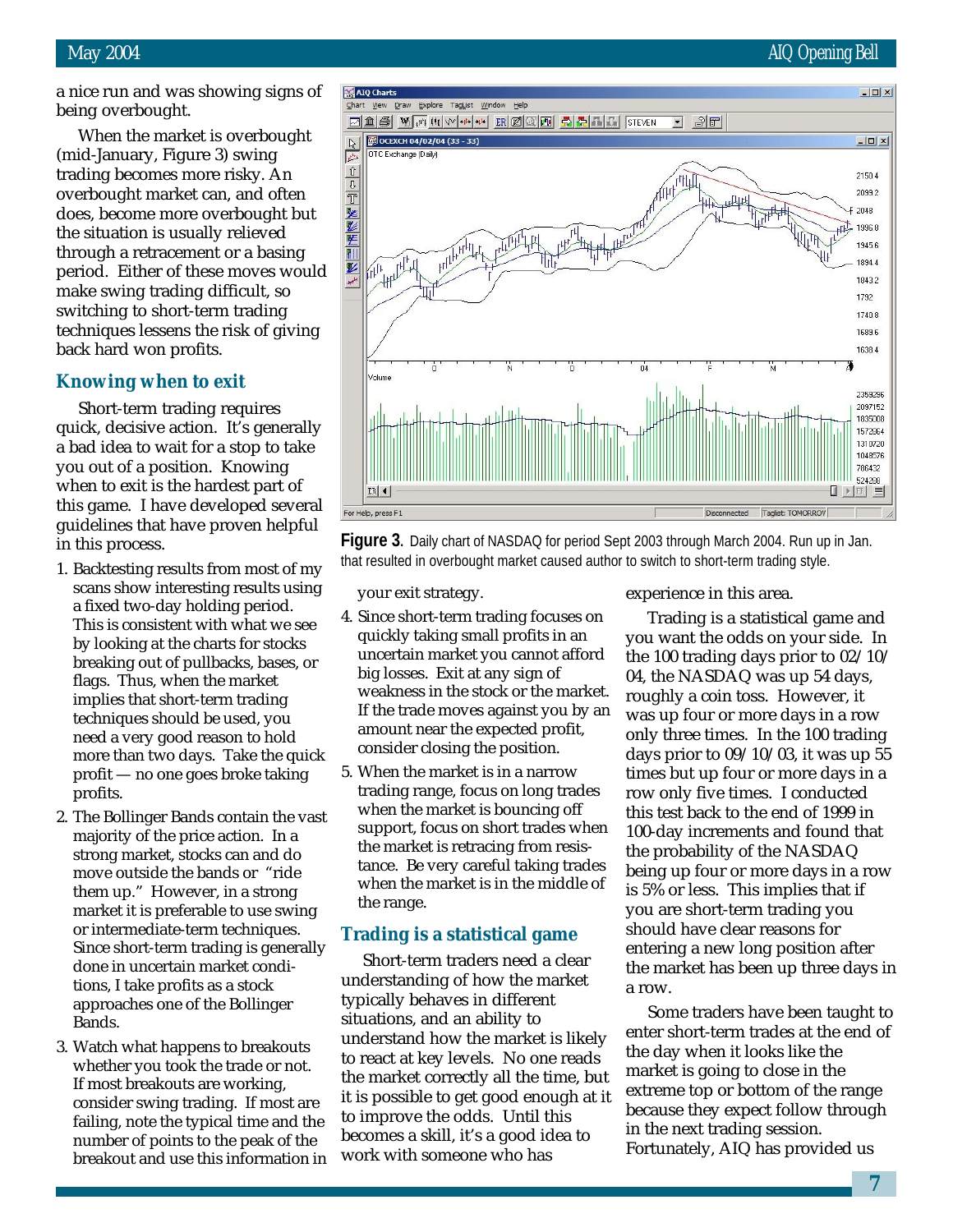with an excellent set of tools to test most assumptions.

times the index closed in the top or **Table 1** shows the number of bottom 10% of the daily range then moved up or down the following day. The tests were run over the 100 days prior to the test date. For example, the test run for the 100 days prior to 02/04/2004 shows that of the 25 times the NASDAQ composite closed in the top 10% of it's daily range, on 10 occasions it was up the following day and on 24 occasions it closed down the following day (one time it was unchanged). During the 400 trading days tested, the NASDAQ closed down the next day after a top 10% closing about 57% of the time.

#### **Are certain days of the week better for trading?**

Some short-term traders believe that certain days of the week are better for trading than others. I also tested this idea and did not find a significant advantage, as shown in **Table 2**.

Table 2 shows the percentage of time the NASDAQ composite is up on a given day of the week during the test period. Each test period is the 100 trading days prior to the test date. During the 400 days tested it seems that Monday and Friday have a smaller variance than the other days of the week, but there is nothing that would cause me to focus on day of the week rather than the other items mentioned above.

#### **How to deal with gaps**

Most discussions on short-term trading eventually come around to how to deal with gaps. **Table 3** provides information on NASDAQ gaps. A gap up occurs when today's open is greater than yesterday's close. A gap down occurs when today's open is below yesterday's close.

The testing was done for the 100 trading days prior to the test date. *% Up Days* is the percentage of time

#### **Table 1. NASDAQ Top & Bottom of Range Closings**

| <b>Test Date</b> | Top 10%<br>Then Up | Top 10%<br>Then Dn | <b>Bottom 10%</b><br>Then Up | <b>Bottom 10%</b><br>Then Dn |  |
|------------------|--------------------|--------------------|------------------------------|------------------------------|--|
| 02/10/04         | 10                 | 24                 | 11                           | 9                            |  |
| 09/10/03         | 19                 | 12                 | 5                            | 6                            |  |
| 04/10/03         | 6                  | 10                 | 12                           | 11                           |  |
| 11/08/02         | 11                 | 15                 | 14                           | 15                           |  |

#### **Table 2. Percent of Time NASDAQ Is Up on Each Day of the Week**

| <b>Test Date</b> | <b>All Days</b><br>$%$ Up | Mon<br>% Up | Tue<br>% Up | Wed<br>$%$ Up | Thu<br>$%$ Up | Fri<br>% Up |
|------------------|---------------------------|-------------|-------------|---------------|---------------|-------------|
| 02/10/04         | 54                        | 70          | 57          | 40            | 55            | 48          |
| 09/10/03         | 55                        | 53          | 67          | 48            | 60            | 47          |
| 04/10/03         | 45                        | 47          | 43          | 37            | 50            | 48          |
| 11/08/02         | 49                        | 53          | 35          | 60            | 45            | 52          |

| Table 3. NASDAQ Gap Data |                     |             |                         |             |                          |  |  |  |
|--------------------------|---------------------|-------------|-------------------------|-------------|--------------------------|--|--|--|
| <b>Test Date</b>         | % Up<br><b>Days</b> | % Gap<br>Up | %Gap Up<br>& Fill Today | % Gap<br>Dn | % Gap Dn<br>& Fill Today |  |  |  |
| 02/10/04                 | 54                  | 60          | 72                      | 38          | 68                       |  |  |  |
| 09/10/03                 | 55                  | 55          | 65                      | 44          | 66                       |  |  |  |
| 04/10/03                 | 45                  | 51          | 65                      | 49          | 67                       |  |  |  |
| 11/08/02                 | 49                  | 39          | 72                      | 61          | 67                       |  |  |  |

the NASDAQ closed up during the test period. *% Gap Up* is the percentage of time the NASDAQ gapped up at the open. *% Gap Up & Fill Today* is the percentage of time during the test period that the NASDAQ gapped up then filled the gap at some time during the rest of that day's trading session.

It's interesting to note that gaps are not only common but they happen most of the time. The useful insight for short-term traders from Table 3 is that gaps are filled two thirds of the time. This may be where the often-heard advice not to trade in the first half hour comes from. Since the market gaps most of the time and fills the gap two thirds of the time, the short-term trader may get a better entry by waiting for the market to fill the day's gap instead of taking the entry if it

triggers on the opening gap.

Short-term trading is typically harder than trading longer-term techniques but should be part of the trader's toolbox. It is important to master several different trading styles and let the current market conditions tell you which one to use. It's not only important to take trades in the direction of the market, but also to use the market environment to adjust the style of trading used.

If you would like to receive the current issue of Mr. Palmquist's *Timely Trades Letter* which provides an analysis of the current market environment, long and short position set-ups, and educational trading tips, send an email to letter@daisydogger.com. Additional information on trading techniques is available at www.daisydogger.com.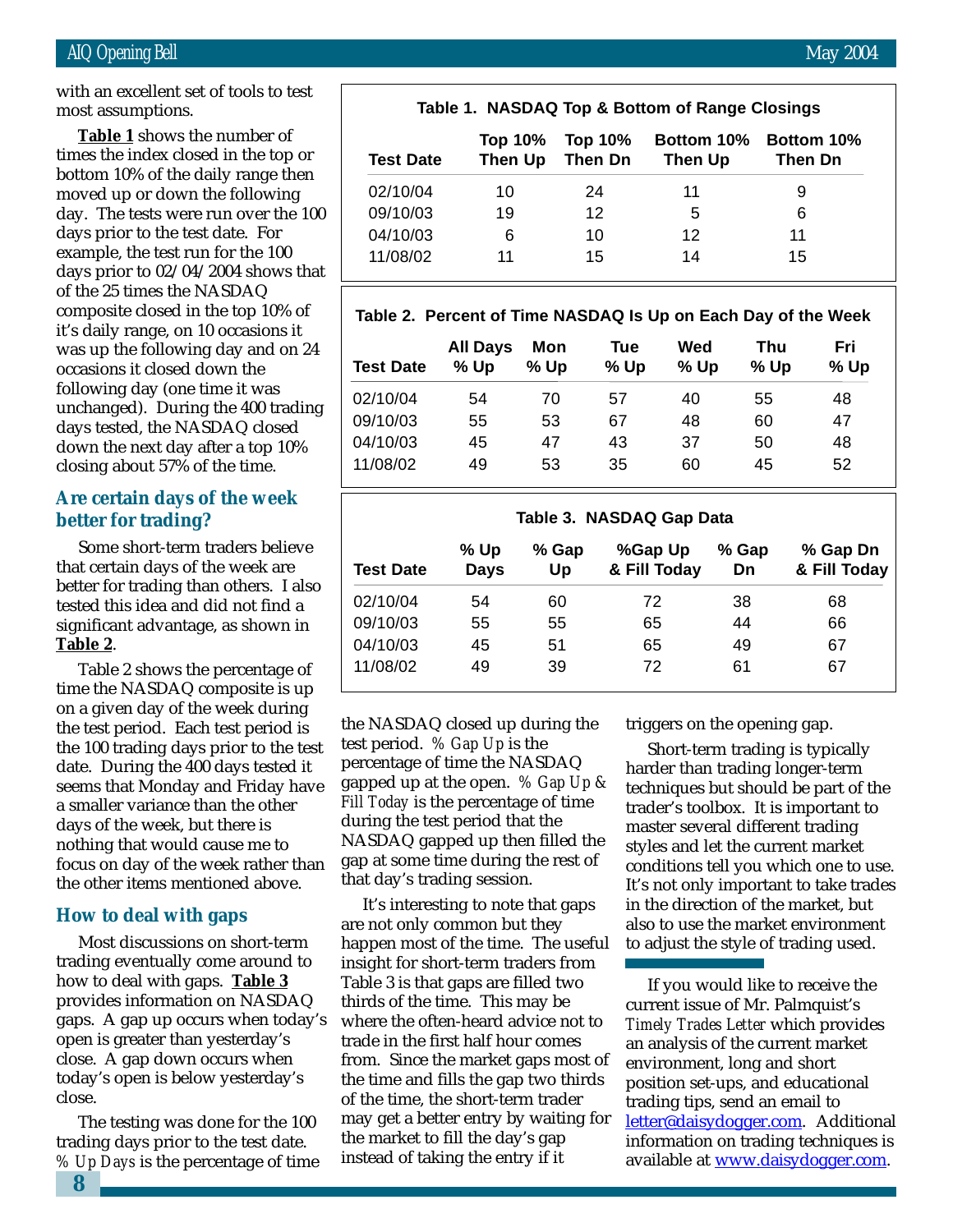#### *Find Them on the AIQ Web Site*

## **Steve Palmquist Shares His EDS Trading Strategies**

Steve Palmquist has generously offered to share his trading strategies with AIQ clients. Below are seven EDS strategies that Steve frequently uses in his trading. Each EDS strategy is available on the AIQ web site for you to download. The web address shown for each strategy is where the EDS code for that strategy can be obtained.

#### **Basic Pullback Scan Long**

http://www.aiqsystems.com/Basic Pullback Scan Long.EDS

This scan looks for stocks in a strong up trend with a close above the 200-day average and positive slopes on the 200-day, 50-day, and 28-day averages. It then looks among these stocks for those that have shown lower highs in each of the last three days. The setup triggers (entry) on a move above yesterday's high.

Results are improved by looking for increased volume on the trigger day. Trade this strategy when the NASDAQ is trending up and avoid it in downtrends.

#### **Basic Pullback Scan Short**

http://www.aiqsystems.com/Basic Pullback Scan Short.EDS

This strategy uses moving averages to define a downtrend. The scan identifies a series of higher lows in the three days prior to today. The setup triggers (entry) on a move below yesterday's low.

Results are improved by looking for increased volume on the trigger day. Results are also improved by looking for low volume on the pullback period.

Trade this strategy when the NASDAQ is trending down and avoid it in uptrends.

#### **Basic MorningStar Program**

#### http://www.aiqsystems.com/MorningStar.EDS

This scan is based on a Three Candle Reversal pattern. It looks for a long black candle followed by a small body candle that gaps down. The last candle needed to complete the three candle sequence is a long white candle.

Look for MorningStars when the market is turning up after a downtrend or during an uptrend. Avoid trading this strategy during market declines.

#### **Newly Above 200ma Scan**

http://www.aiqsystems.com/Newly Above 200ma.EDS

This scan looks for stocks that have recently risen above their 200-day moving averages. At the same time, their relative strength indicators must be increasing (positive 10-day slope).

Mutual Fund managers often take notice of stocks that move above their 200-day moving averages and they can drive prices higher as they accumulate them in their portfolios. Use this scan to find tradable patterns for longs.

#### **Strong Money Flow Stocks**

http://www.aiqsystems.com/Strong Money Flow Stocks.EDS

The strong Money Flow strategy looks for a rising Money Flow indicator (positive slope) combined with new highs for this indicator.

Use this scan to find tradable patterns for longs.

#### **Volume Accumulation Scan**

http://www.aiqsystems.com/Volume Accumulation Scan.EDS

Scan looks at volume over last ten-day period. Strategy requires that volume be at least 30% above the average on three up days during last ten days, and no above average volume on any down days.

Use this scan to find tradable patterns for longs.

#### **Volume Distribution Scan**

http://www.aiqsystems.com/Volume Distribution Scan.EDS

Scan looks at volume over past ten-day period. Strategy requires that volume be at least 30% above the average on four down days during last ten days, and no above average volume on any up days.

Use this scan to find tradable patterns for shorts.

**9**